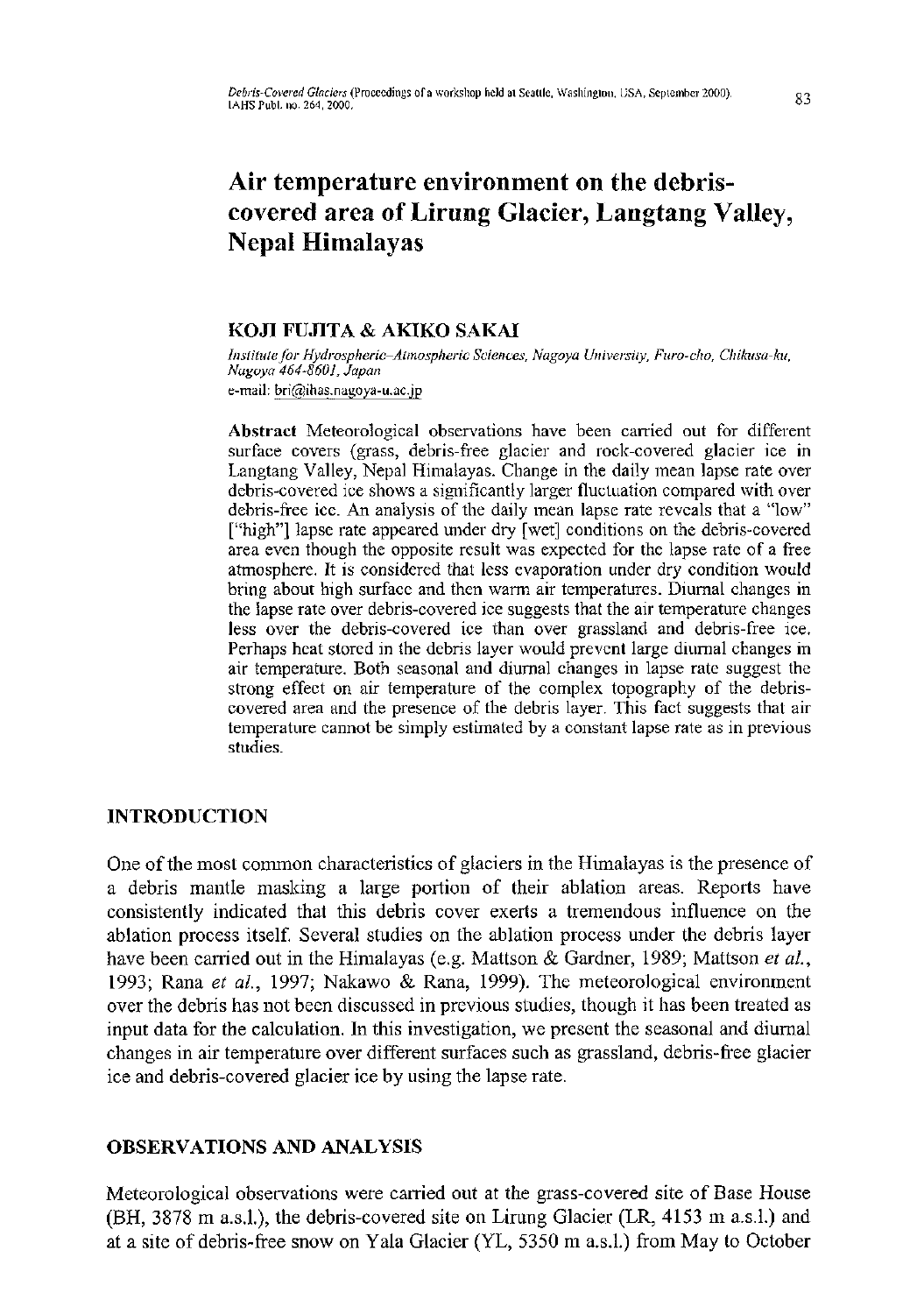

Fig. 1 Location of Langtang Valley. Meteorological observations were conducted at the grass-covered site of Base House (BH), the debris-covered site of Lirung Glacier  $(LR)$  and the debris-free snow of Yala Glacier (YL) situated in a valley.

1996. The locations of each site are shown in Fig. 1. The altitudes of each site were surveyed by a laser distance finder in 1996 (Aoki & Asahi, 1998; Fujita *et al,* 1998). Daily mean meteorological data were summarized by Fujita *et al.* (1997).

The lapse rate  $(l_a, {}^{\circ}C \text{ km}^{\cdot})$  at a certain site (subscript *a*) is the air temperature difference per unit elevation from a reference site (subscript *r)* described as:

$$
l_a = \frac{(T_r - T_a)}{(h_a - h_r)} \times 1000
$$
 (1)

where, *T* and *h* are air temperature (°C) and altitude (m a.s.l.) at each site. Air temperature was measured at a height of 1.5 m, and the sensor was shaded from solar radiation. The site BH was selected as the reference site because of the meteorological data collected there since 1985 and its location at the bottom of the main valley.

#### CHANGES IN DAILY MEAN LAPSE RATE

Variations in the daily mean lapse rate at LR  $(l_L)$ , YL  $(l_T)$  and BH are shown in Fig. 2. The average lapse rates at LR  $(\bar{t})$  and at YL  $(\bar{t})$  were 5.1 and 5.4 (°C km<sup>-1</sup>). respectively. It was reported that the lapse rate was about  $10.0$  ( $\rm{°C \ km^{-1}}$ ) at Chongce Glacier, which is located in the West Kunlun Mountains, on the northern side of the Tibetan Plateau, because the air mass was cooled by the glacier (Ohata *et al.,* 1989). On Yala Glacier, however, no cooling effect by the glacier can be seen in the lapse rate because its area (2.5  $km^2$ ) is considerably smaller than that of Chongce Glacier (16.4) km<sup>2</sup>: Zhang & Jiao, 1987). Figure 2 clearly shows that the fluctuation of  $l<sub>i</sub>$  is significantly larger than that of  $l_Y$ . Standard deviations of the lapse rate at LR  $(\sigma_l)$  and YL ( $\sigma_Y$ ) are 2.1 and 0.8 (°C km<sup>-1</sup>), respectively. The smaller deviation of  $l_Y$  is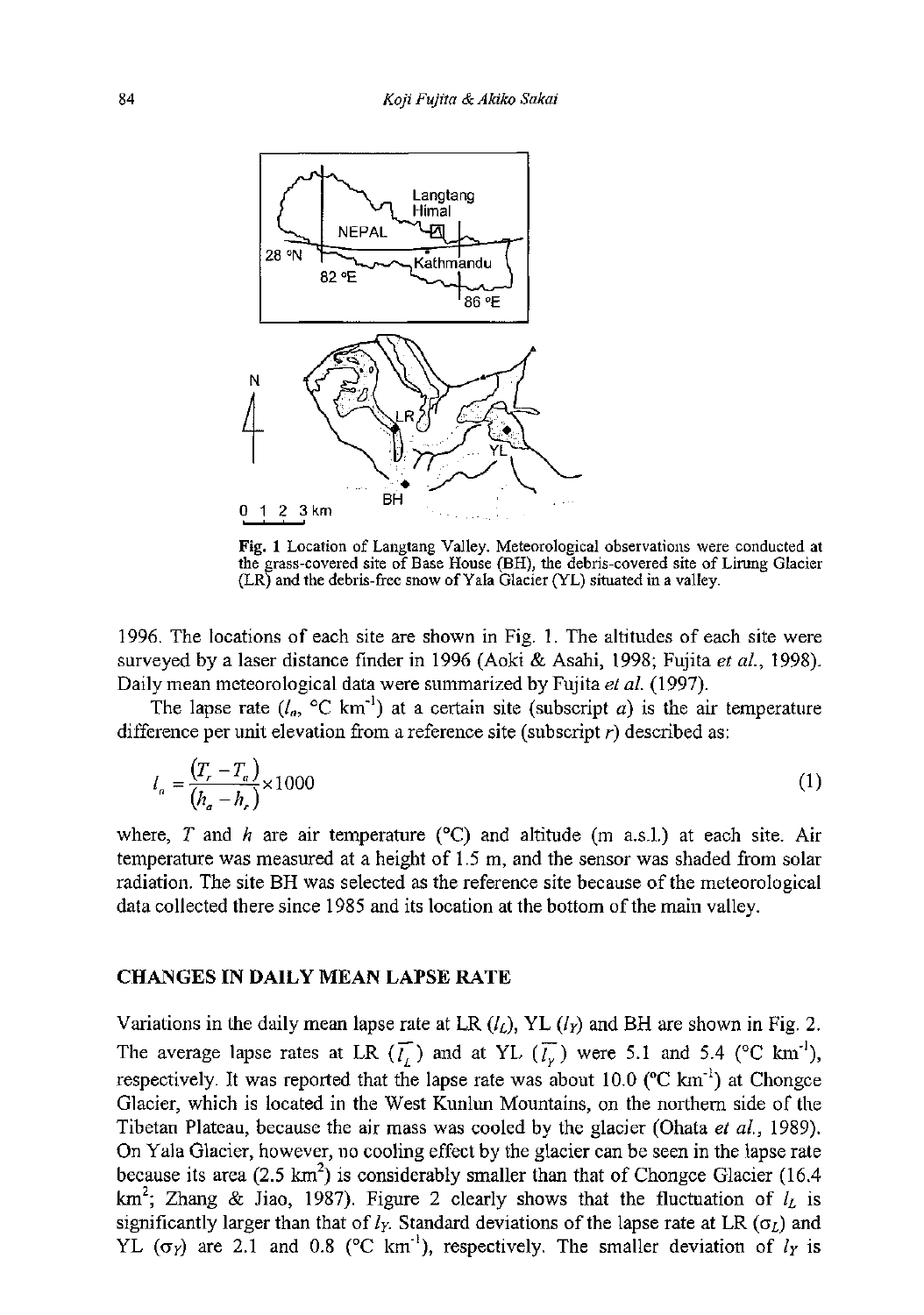

Fig. 2 Daily mean lapse rate at the debris-covered site on Lirung Glacier (LR, black line) and debris-free site on Yala Glacier (YL, grey line) compared with that for the grass-covered reference site at Base House (BH). Symbols denote "high" (rhombuses) and "low" (circles) lapse rates.

considered to be associated with the location of YL and BH. Since YL is located at the upper part of an open slope above BH, it is expected that the change in air temperatures at both sites would be that of the free atmosphere. The cold snow surface would also suppress variations and calm the atmosphere. The larger fluctuation of  $l_L$ , on the contrary, is thought to be affected by complex air flow, such as greater convection in the debris-covered area, because LR is located in the bottom of a deep valley and surrounded by heterogeneous debris topography. Figure 3 shows that at BH the wind is mainly from west-southwest toward YL (valley breeze), while the wind at YL mainly blows from north-northeast toward BH (slope wind). Although it is difficult to explain



Fig. 3 Frequencies of wind direction at Base House (a) and Yala Glacier (b). Arrows denote the directions at the debris-covered site on Lirung Glacier (LR), the debris-free site on Yala Glacier (YL) and the grass-covered reference site at Base House (BH) from Base House (a) and Yala Glacier (b), respectively.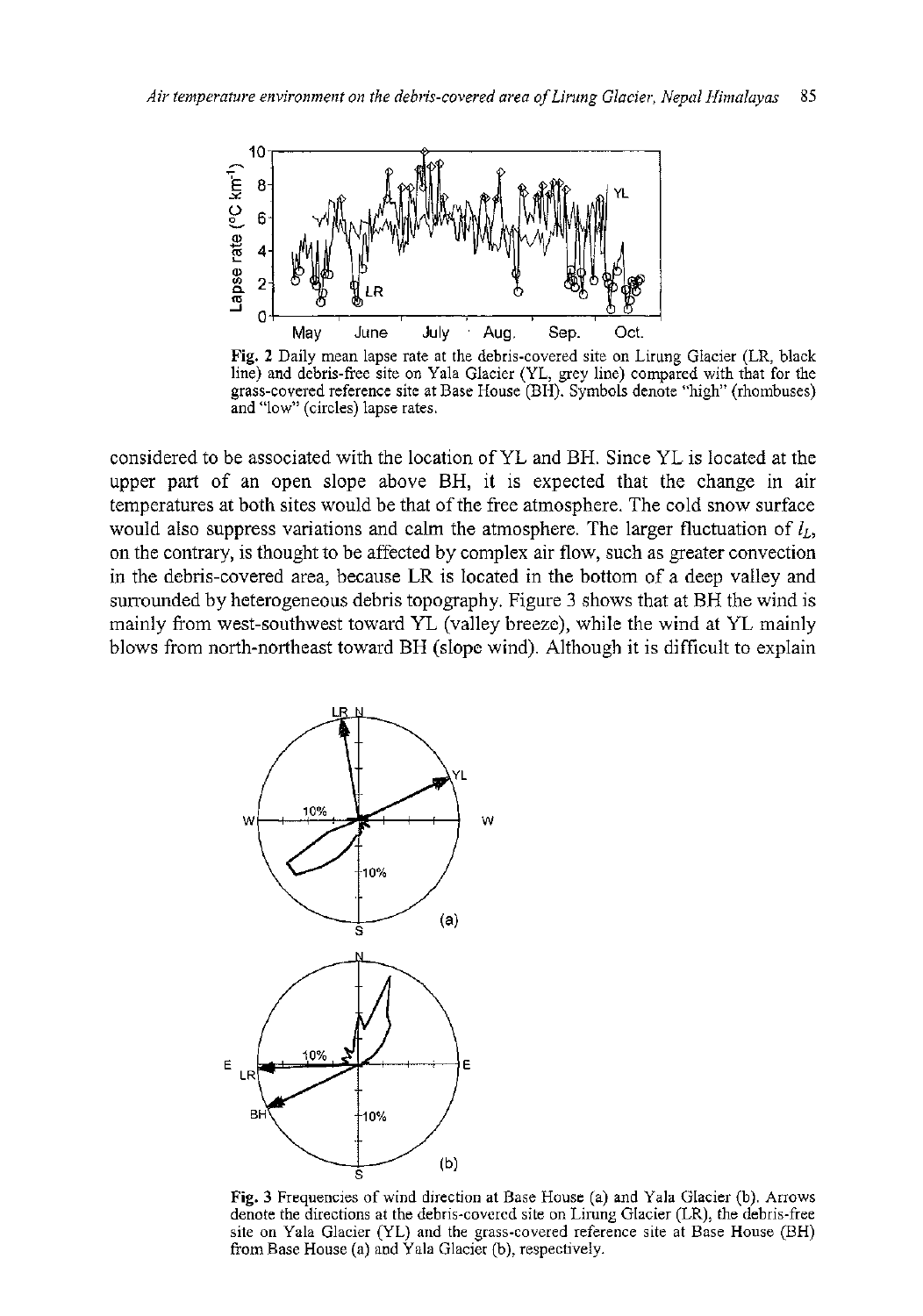the more complex air flow at LR by the simple air flows at BH and YL, it is rare for the wind to blow from both sites toward LR. It is considered that the air temperature at LR is strongly controlled by the surface and topographical features around the site.

In order to understand which meteorological variables affect the large variation of the lapse rate at LR  $(l_L)$ , three types of lapse rate were selected (Fig. 2): "high"  $(l_L)$ higher than  $\overline{l}_L + \sigma_L$ ; 26 days), "normal" ( $l_L$  within  $\overline{l}_L \pm \sigma_L$ ; 106 days) and "low" ( $l_L$ lower than  $\overline{l}_L - \sigma_L$ ; 34 days). Daily mean values of air temperature, wind speed, solar radiation, relative humidity, precipitation and surface temperature at LR and BH under each condition are summarized in Table 1. The table clearly shows that a "low" lapse rate at both sites was due to lower air temperature, higher wind speed, greater solar radiation, the smallest precipitation and the lowest relative humidity. Surface temperature at LR, on the other hand, does not seem to affect the lapse rate, while surface temperature at BH has the same effect as air temperature. The "low" lapse rate would appear under less cloudy, less precipitation and drier atmosphere conditions even though the air temperature was relatively low. Since an arid environment would bring about less evaporation, radiative fluxes absorbed at the debris surface, such as net shortwave radiation and downward longwave radiation, should be released by upward longwave radiation, sensible and ground heat fluxes except for latent heat. Because these fluxes are strongly associated with surface temperature, a higher surface temperature is expected with a dry surface, when the cooling effect on surface temperature by latent heat (evaporation) is small. As Table 1 shows, a higher surface temperature at LR appeared at a "low" lapse rate, while the air temperature was lower at LR even though both air and surface temperatures at BH were lower at a "low" lapse rate. The higher surface temperature for dry conditions would result in a relatively higher air temperature and lower lapse rate at LR. Mattson & Gardner (1989) have suggested that latent heat had an important role in the heat balance on the debris-covered glacier in the Karakoram, though it has been consistently ignored in previous studies (e.g. Rana *et al,* 1997; Nakawo & Rana, 1999). Figure 2 shows the occasional "low" ["high"] lapse rates during the pre- and post-monsoon [mid-monsoon] season, though a dry [wet] adiabatic lapse rate (large [small] value) is expected in the dry [wet] season. This also supports the

|                                                            | Location | High | Normal | Low  |
|------------------------------------------------------------|----------|------|--------|------|
| Air temperature $(^{\circ}C)$                              | LR       | 7.4  | 7.3    | 6.0  |
|                                                            | BH       | 9.6  | 8.8    | 6.6  |
| Wind speed $(m s-1)$                                       | LR.      | 1.0  | 1.2    | 1.4  |
|                                                            | BH       | 1.3  | 1.7    | 2,1  |
| Solar radiation ( $MJ$ m <sup>-2</sup> day <sup>-1</sup> ) | LR.      | 12   | 17     | 25   |
|                                                            | ВH       | 18   | 20     | 26   |
| Precipitation (mm water equivalent $day^{-1}$ )            | LR.      | 7.2  | 5.8    | 0.2  |
|                                                            | BH       | 4.4  | 5.1    | 0.0  |
| Relative humidity (%)                                      | LR       | 98   | 92     | 74   |
|                                                            | ВH       | 94   | 89     | 71   |
| Surface temperature $(^{\circ}C)$                          | LR.      | 8.7  | 10.5   | 9.4  |
|                                                            | BH       | 16.1 | 15.7   | 12.4 |

**Table 1** Daily mean variables at the debris-covered site on Lirung Glacier (LR, upper rows) and the grass-covered reference site (BH, lower rows) for three conditions.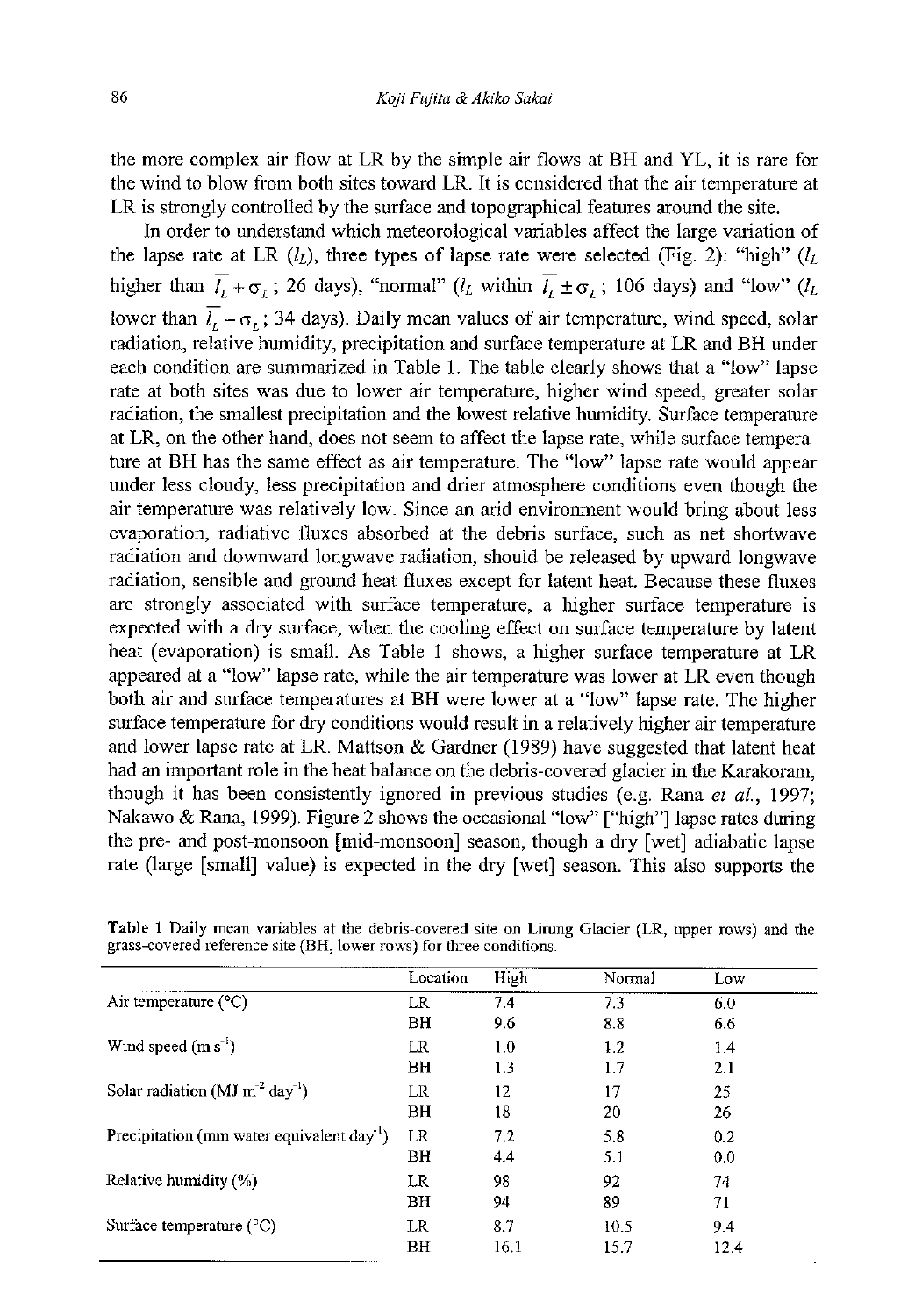idea that the lapse rate between LR and BH is not associated with the air temperature of the free atmosphere, but rather with the air temperature at LR, which would be strongly controlled by the local heat balance.

## DIURNAL CHANGES IN LAPSE RATE

Figure 4 shows diurnal changes in hourly mean lapse rate at LR  $(l_1)$  and YL  $(l_2)$ averaged for the period from May to October, 1996. The diurnal change in lapse rate at LR is obviously larger than that at YL. The stable  $l_Y$  suggests that the air temperature at YL and BH fluctuate synchronously. As mentioned above, the changes in air temperatures at both BH and YL would have synchronicity because of their location on an open slope and the dominant wind directions at both sites. The larger [smaller] lapse rate in daytime [night-time] at LR suggests that air temperature at LR is cooler [warmer] than at BH in daytime [night-time]. Figure 5 shows the diurnal variation of hourly mean air temperatures at BH and LR. The variation of air temperature estimated from air temperature at BH and the constant lapse rate  $(5.1 \text{ °C km}^{-1})$  is also shown in the figure. The figure suggests that the fluctuation of air temperature at LR is smaller (more stable) than at BH. Mattson & Gardner (1989) reported that 60-80% of the energy entering the debris cover was stored and used to change the temperature in the debris, and that the residual energy was used to melt ice under the debris. Their result suggests a stable fluctuation of air temperature at LR by the following process.



**Fig. 4** Diurnal changes in hourly mean lapse rate for the debris-covered Lirung Glacier (LR, black line) and debris-free site on Yala Glacier (YL, grey line) from the grass-covered reference site at Base House.



**Fig. 5** Diurnal changes in hourly mean air temperature at the grass-covered reference site at Base House (BH, thin black line) and at the debris-covered site on Lirung Glacier (LR, thick black line). The grey line (LR\*) denotes the diurnal change in hourly mean air temperature estimated from that at BH and the constant lapse rate  $(5.1 \text{ °C km}^{-1})$ .